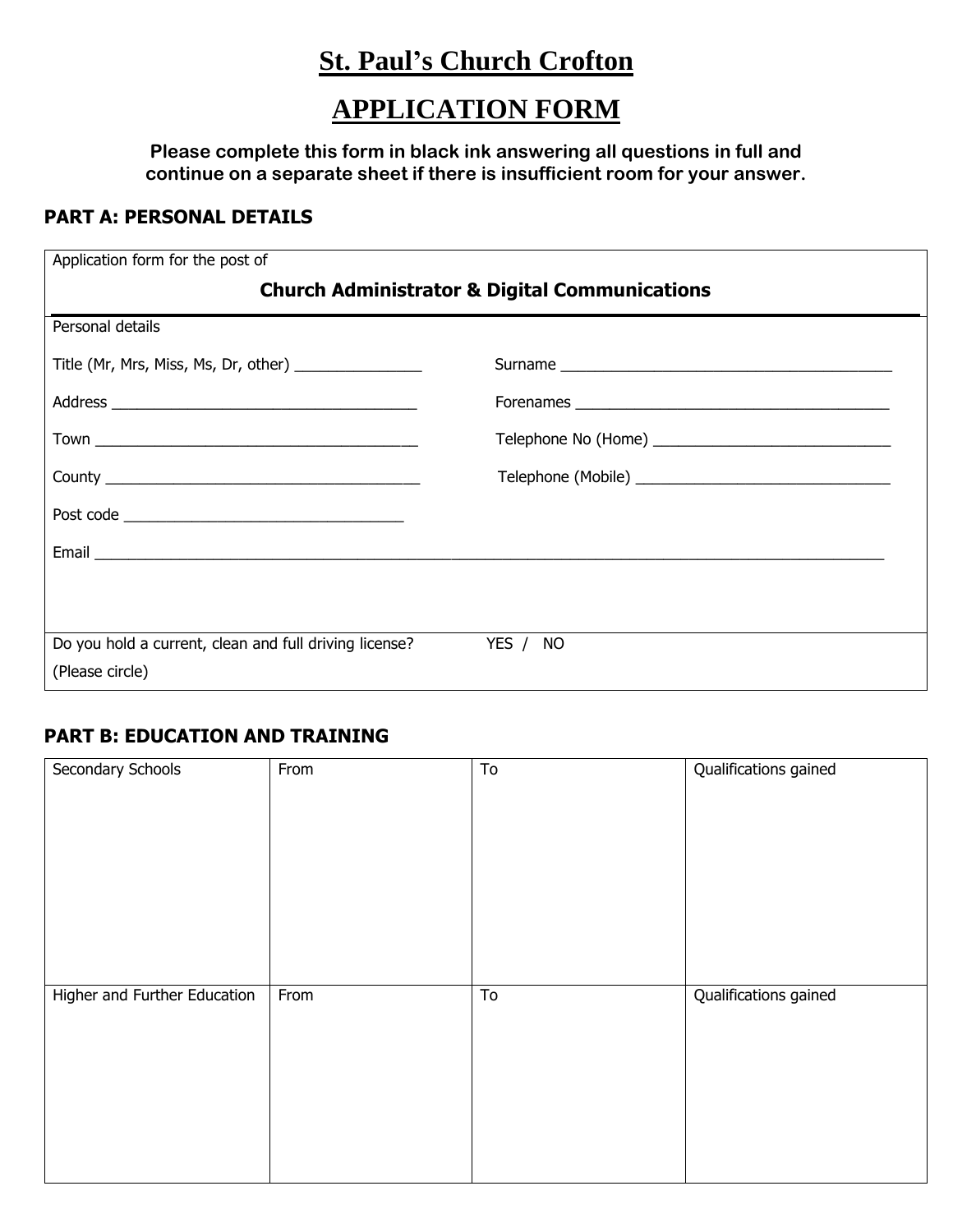Membership of Professional Bodies

# **PART C: EMPLOYMENT DETAILS**

Starting with your previous job, please state what you have done in the course of your career, in reverse chronological order.

| Dates                 | Name and address of employer | Position held | Outline of responsibilities | Reasons for leaving |
|-----------------------|------------------------------|---------------|-----------------------------|---------------------|
| (to/from)             |                              |               |                             |                     |
|                       |                              |               |                             |                     |
|                       |                              |               |                             |                     |
|                       |                              |               |                             |                     |
|                       |                              |               |                             |                     |
|                       |                              |               |                             |                     |
|                       |                              |               |                             |                     |
|                       |                              |               |                             |                     |
|                       |                              |               |                             |                     |
|                       |                              |               |                             |                     |
|                       |                              |               |                             |                     |
|                       |                              |               |                             |                     |
|                       |                              |               |                             |                     |
|                       |                              |               |                             |                     |
|                       |                              |               |                             |                     |
|                       |                              |               |                             |                     |
|                       |                              |               |                             |                     |
|                       |                              |               |                             |                     |
|                       |                              |               |                             |                     |
|                       |                              |               |                             |                     |
|                       |                              |               |                             |                     |
|                       |                              |               |                             |                     |
|                       |                              |               |                             |                     |
| Professional training |                              |               |                             |                     |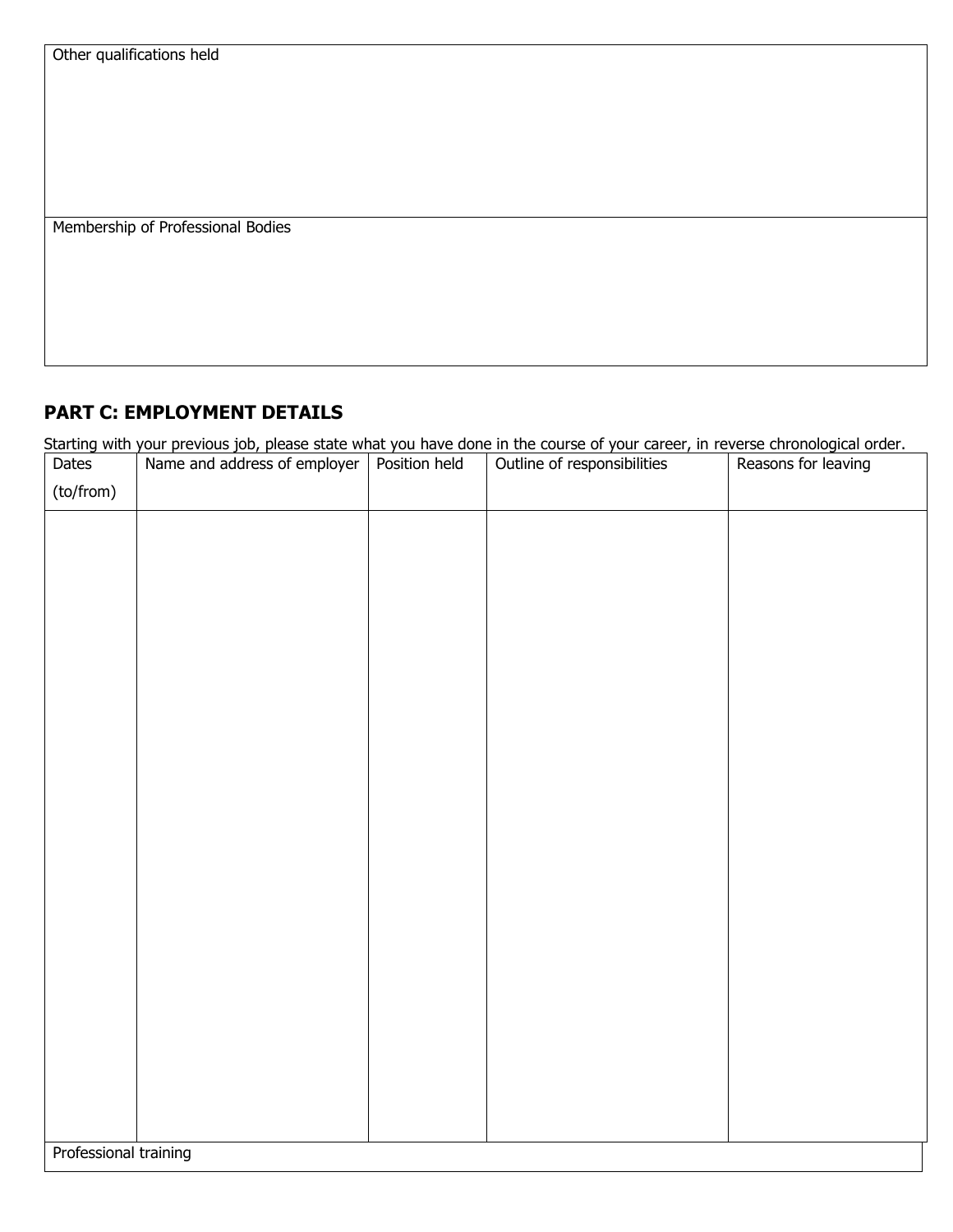| Course/training | Place | Date |
|-----------------|-------|------|
|                 |       |      |
|                 |       |      |
|                 |       |      |
|                 |       |      |
|                 |       |      |
|                 |       |      |
|                 |       |      |
|                 |       |      |

٦

Describe in detail your present appointment in terms of its responsibilities and relationships.

 $\Gamma$ 

| Date commenced <b>commersed commersed commerse and the commerse of the commerse of the commerse of the commerse of the commerse of the commerse of the commerse of the commerse of the commerse of the commerse of the comme</b> |
|----------------------------------------------------------------------------------------------------------------------------------------------------------------------------------------------------------------------------------|
|                                                                                                                                                                                                                                  |
|                                                                                                                                                                                                                                  |
|                                                                                                                                                                                                                                  |
|                                                                                                                                                                                                                                  |
|                                                                                                                                                                                                                                  |
|                                                                                                                                                                                                                                  |
|                                                                                                                                                                                                                                  |
|                                                                                                                                                                                                                                  |
|                                                                                                                                                                                                                                  |
|                                                                                                                                                                                                                                  |
|                                                                                                                                                                                                                                  |
|                                                                                                                                                                                                                                  |
|                                                                                                                                                                                                                                  |
|                                                                                                                                                                                                                                  |
|                                                                                                                                                                                                                                  |
|                                                                                                                                                                                                                                  |
|                                                                                                                                                                                                                                  |
|                                                                                                                                                                                                                                  |
|                                                                                                                                                                                                                                  |
|                                                                                                                                                                                                                                  |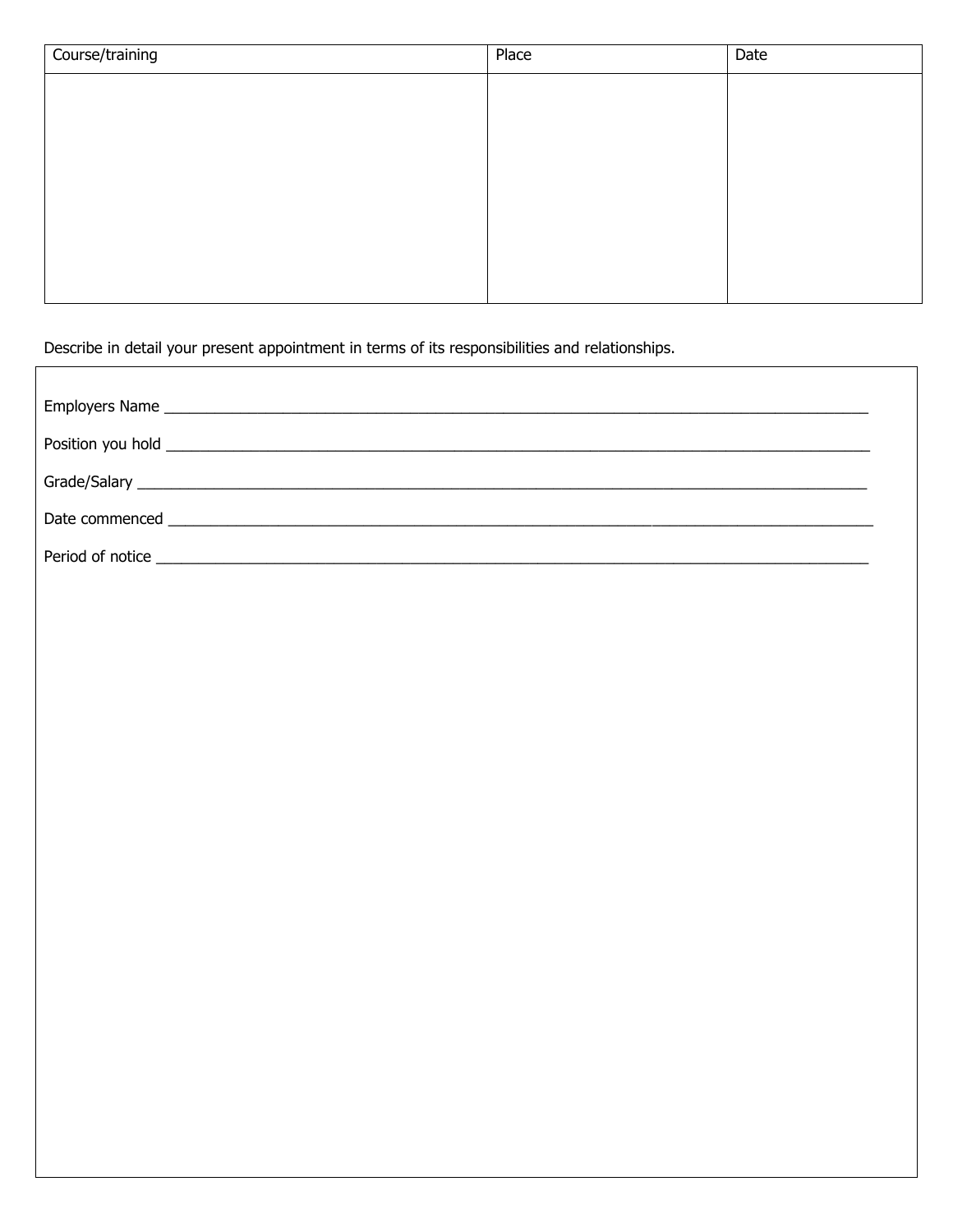### **PART D: INFORMATION IN SUPPORT OF YOUR APPLICATION**

Please explain why you are interested in this job role?

Give reasons why you think you would be suitable for this post, explicitly relating your skills, qualifications, experience and training to the job description and the specific skills and attributes outlined in the job description and/or person specification. Please include details of voluntary work and interests where relevant. Use additional paper if necessary.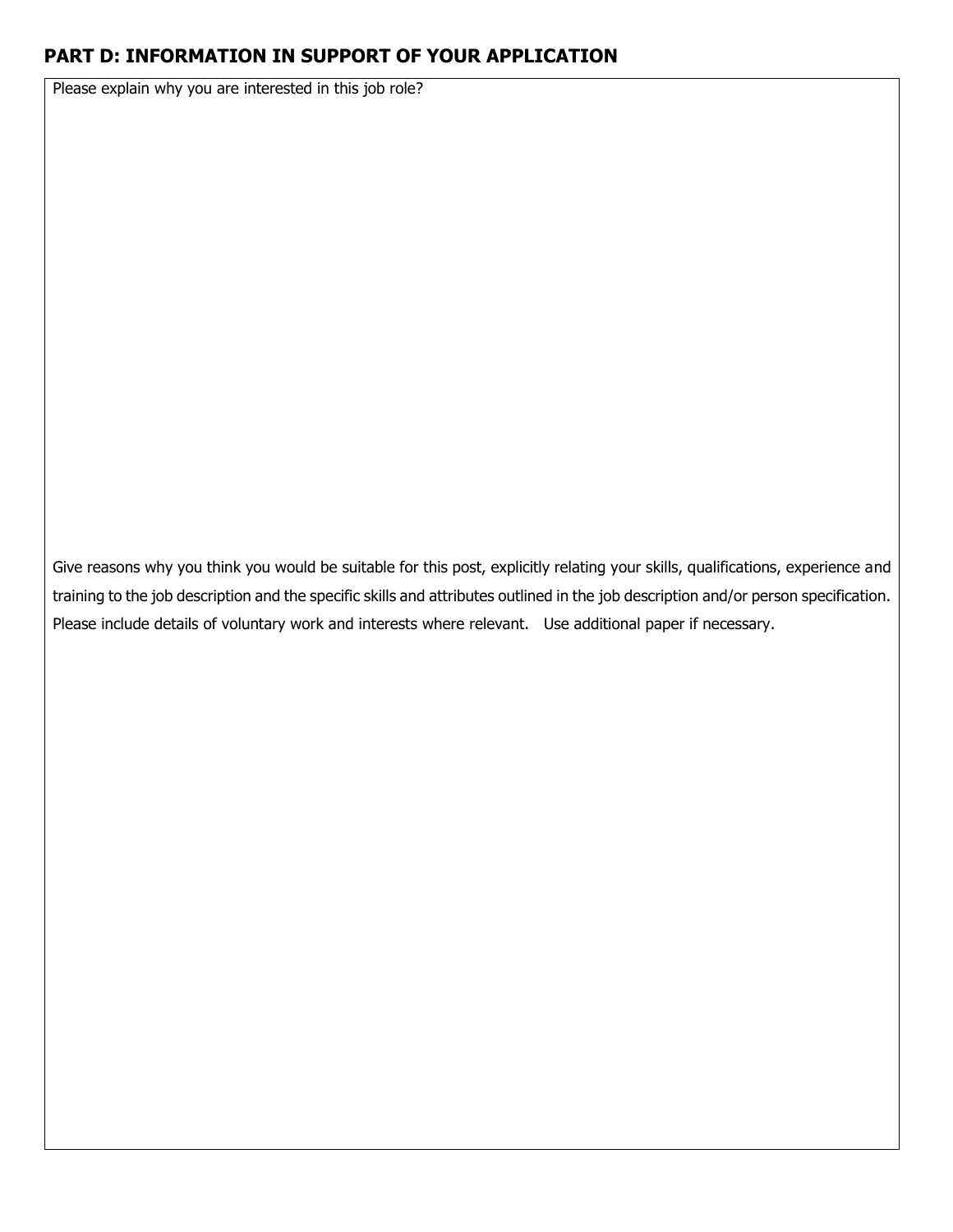Your views: Please use this section to write an appropriate response to the following email, received on a Monday morning.

*Dear Church Administrator,* 

*My father Gerald Sinclaire passed away suddenly yesterday morning and I am trying to get hold of the Vicar. I am an only child and mum passed away 5 years ago and she is in the garden of remembrance at your church. Please can you pass on my email and phone number and ask him to contact me ASAP.* 

*Regards,* 

*Maurice Sinclaire* 

*07123 345678*

#### **Additional information to note for your response**

The Vicar is away on leave for 2 weeks starting yesterday, there is a minister who is covering Sunday Services (Keith Foot) but is not doing any pastoral care. There is a pastoral care team at church but this might not be appropriate to forward to them. The Vicar does have his mobile but is on A/L.

The rest of the staff team are around on Tuesdays, Wednesdays and Fridays during office working hours.